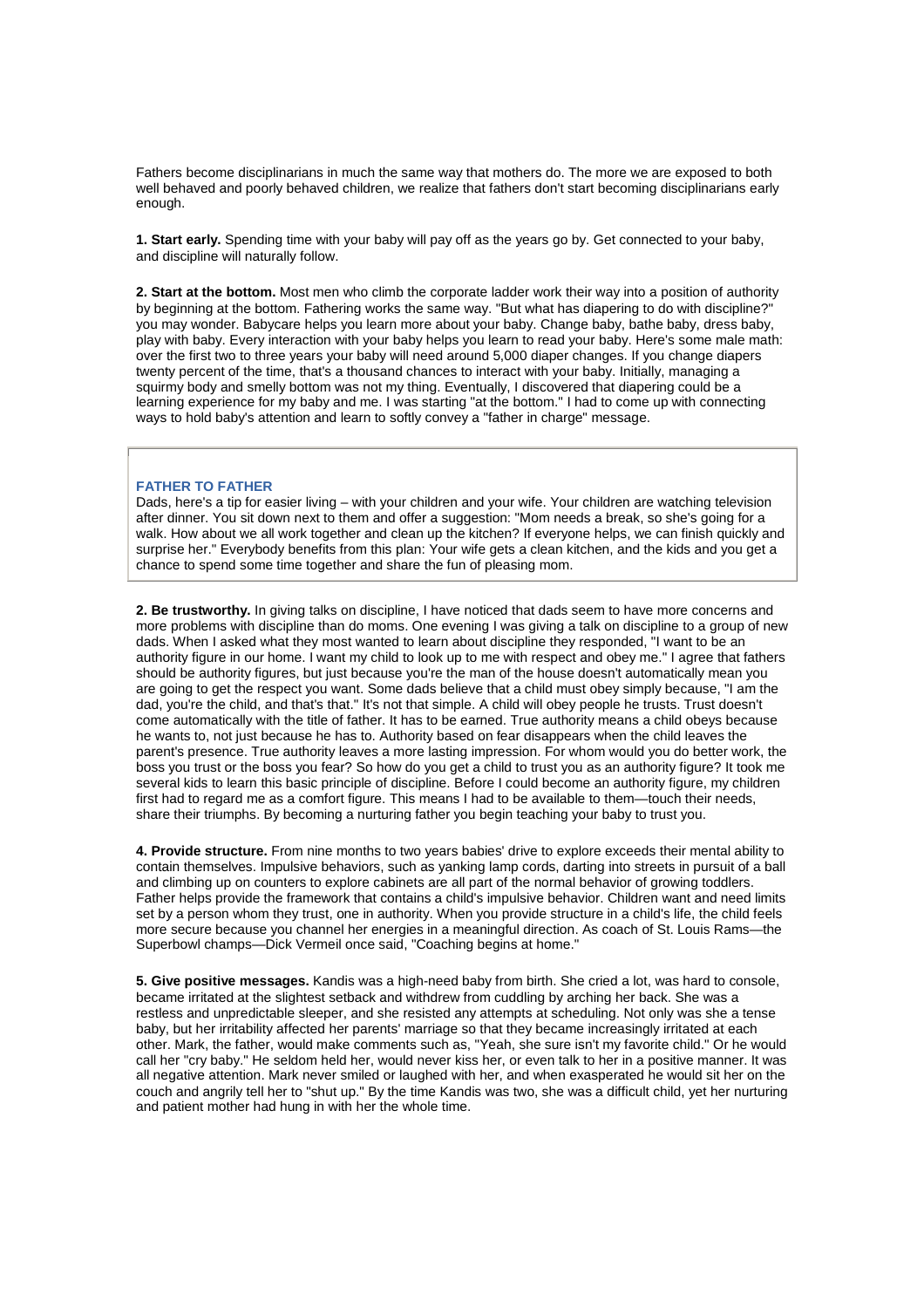I met with Mark for a father-to-father rap session and impressed upon him how high-need babies are ultra sensitive and pick up the prevailing vibrations coming from their parents. Because Mark interpreted Kandis's behavior as negative, he reflected this back to her, and she became more negative in his presence. I suggested that for the next two weeks he should try giving her nothing but positive attention. Mark was skeptical, but he agreed that something had to change. Here is the progress report I received from his wife: "His efforts were strained at first. I could tell it wasn't easy for him. But Kandis picked up on it right away and returned the positive attention. Believe me, the change in her happened almost overnight—from whining, lethargic and sickly, to happy, bubbly, laughing, silly, and healthy. She gained almost three pounds in one month. People would say things like, 'Does she do anything else besides smile all day?' or 'She sure is a happy kid.' The good feelings snowballed. The more Kandis smiled at daddy, the more sincere and affectionate daddy became. Kandis sure loves her daddy and daddy definitely loves her. Mark thought he was doing the right thing by being tough. He doesn't like to admit he was wrong, but now he knows the loving approach is better."

**6. Be a role model.** Dads, remember, you are bringing up someone else's future husband or wife, mother or father. The attitudes you instill in your baby and child are the building blocks for that adult person. Children learn by example. The best way to build character is to model the qualities you want to see in your children. I found it helpful to list those qualities that I wanted to model for my children. When I made such a list, I realized that there were flaws in the model I presented to my children. I couldn't model what I didn't do. As I went down the list of values and related these to an average day with my children, I realized how often I didn't reflect these attitudes myself. This realization taught me a valuable lesson: **In order to discipline my children, I had to discipline myself.**

**7. Become involved in your child's activities.** Dads, to know and enjoy your child, join your child's team. Don't be a distant dad. Volunteer to coach your child's favorite sport, or try a stint as a scoutmaster. "But sports are not my thing," you say "and I don't know anything about scouting." You don't have to be an expert; you just have to be there. Besides, you're guaranteed to be smarter and more skilled than the kids (well, most of them). Through my experiences as Little League baseball coach and scoutmaster, I've learned more about kids in general, and my child in particular, than I did in all the psychology lectures in medical school.

Consider what your child learns in a team sport: success and failure, strikeouts and home runs, pulling up a mate, pulling himself up after a putdown (or put-out), teamwork, starting at the bottom and working his way up the batting order, how to deal with his own and someone else's mistakes, how to win and lose gracefully, and how to get along in a group. That's sports! That's life!

**8. Model healthy sexuality.** Dads, the first male your son or daughter meets is you. In fact studies suggest that fathers, more than mothers, affect a child's attitudes towards sexuality. Babies and young children identify readily with mother from birth, but how they experience their relationship to father is crucial to the development of sexual identity.

Boys need a father who is nurturing in order to value their own masculinity. A father who is available and who enjoys being a man gives his son a healthy sexual role model to follow. Studies show that a boy needs to perceive his father as an active disciplinarian and family decision-maker in order to develop a strong male identity. Paternal behavior that is macho without tenderness is associated with non-masculine behavior in sons. And remember, dads, it isn't how masculine or how nurturing you feel—it's how your son perceives you that counts. You have to show and tell them you love them.

Paternal nurturance is also important for daughters. It contributes to her enjoying being a woman. Fathers give daughters their first experiences relating to the opposite sex. When father is "out of the loop," passive, non-nurturing, uninvolved in family life, the daughter misses out on early lessons about balanced malefemale relationships. She won't feel comfortable talking with boys or, later, young men, and they will sense her discomfort. She is at risk for problems in relationships with men. In her search for love, the result may be promiscuity, abusive relationships, or an unhappy marriage. Dads, remember, your daughter will at some time in her life seek out a male model. Be that model for her.

One of the most powerful influences on children's sexual identity is the way they perceive the relationship between their parents. If a man is loving toward his wife, supportive, and available, the daughter is more likely to value her own femininity and the mothering role. She feels, "Dad respects mom for being a woman and a mother." Dad's attitude toward his wife also shapes his son's attitude toward women. As one woman